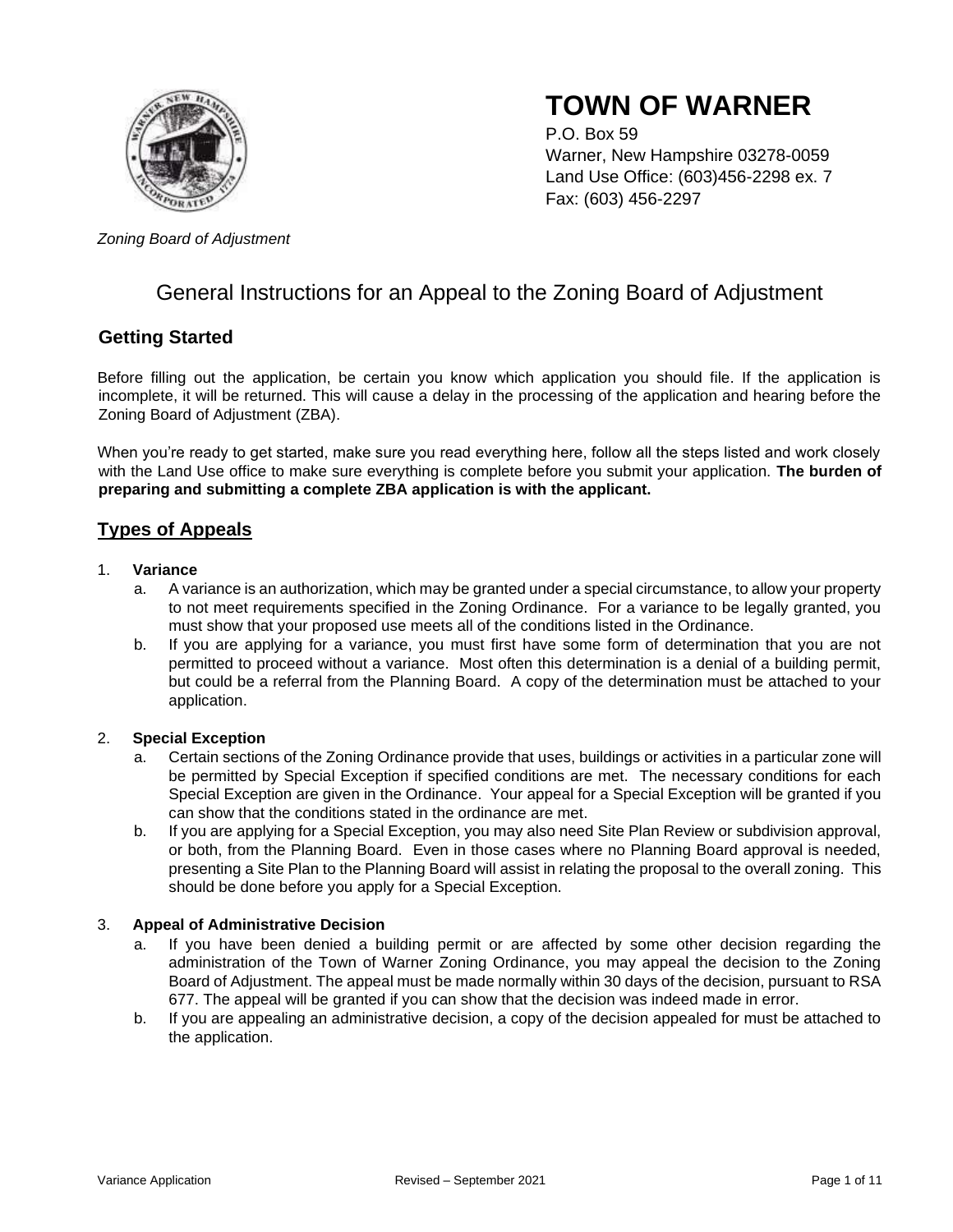## **Types of Appeals** (continued)

#### 4. **Equitable Waiver of Dimensional Requirements**

a. If you have found that your structure does not conform to the dimensional requirements for the zoning district in which it is located as a result of an error by your builder, yourself or a public official, you may be eligible for an Equitable Waiver of Dimensional Requirements. This does not mean that your structure is then a legal non-conforming use but rather recognizes the error and prevents any enforcement action against that error in the future. All subsequent construction at the site must then comply with all dimensional requirements.

### **Application Instructions**

- 1. Read, complete and sign the proper application for the type of appeal. If the application is incomplete, it will be returned. This will cause delay in the processing of the application and hearing before the Zoning Board of Adjustment (ZBA).
- 2. The ZBA strongly recommends that prior to filing an appeal, the applicant become familiar with the Warner Zoning Ordinances and also with the New Hampshire Statutes Title LXIV, RSA Chapters 672 to 677 as amended, covering planning and zoning.
- 3. You must submit an application on forms approved by the ZBA and pay all fees before the Board will meet and make a determination.

#### 4. **If a variance is requested, it must be based on a referral from the Board of Selectmen or the Planning Board, or a denial of a building permit**.

- 5. Please include the following along with your application:
	- a. A list of all abutters within 200 feet of the boundaries of the property on the supplied form. Accuracy of the list is the applicant's responsibility.
	- b. Include a copy of any order, notices of violations or other communications received from either the Board of Selectmen or the Planning Board that pertains to the property.
	- c. Plan(s) shall include:
		- 1) Clearly indicate where the site is located (locus map) and what is proposed drawn to scale.
		- 2) Show for the "lot of record" the boundary lines with footage on all sides.
		- 3) A copy of the lot's deed.
		- 4) Name of the road the lot fronts on.
		- 5) Include all existing structures on the lot, clearly indicating their dimensions, distance from other structures and distance from abutting property line, drawn to scale.
		- 6) For a proposed structure, include all of the above and a floor plan with dimensions, (length, width, and height) and yard setback lines.
	- d. At the hearing, the ZBA shall vote whether to accept the application as complete.
- 6. The applicant must cover the following **fees**:

| <b>Application Fee</b> |          | <b>Notification Fee</b>       |        |
|------------------------|----------|-------------------------------|--------|
| Residential            | \$50.00  | <b>Abutter Notification</b>   | \$7.00 |
| Commercial             | \$100.00 | <b>Applicant Notification</b> | \$7.00 |

• A check for the correct amount made out to the **Town of Warner** must be provided at the time of filing.

- Fees for publication of the Legal Notice will be invoiced and must be paid prior to starting the hearing.
- 7. A completed application must be received at least 15 days prior to the next ZBA meeting. Public notice of the hearing will be posted and printed in a newspaper, and notice shall be given to the applicant, all abutters, and to parties the ZBA may deem to have interest, at least five days prior to the date of the hearing. The applicant and all other parties will be invited to appear in person or by agent or counsel to state reasons why the appeal should or should not be granted.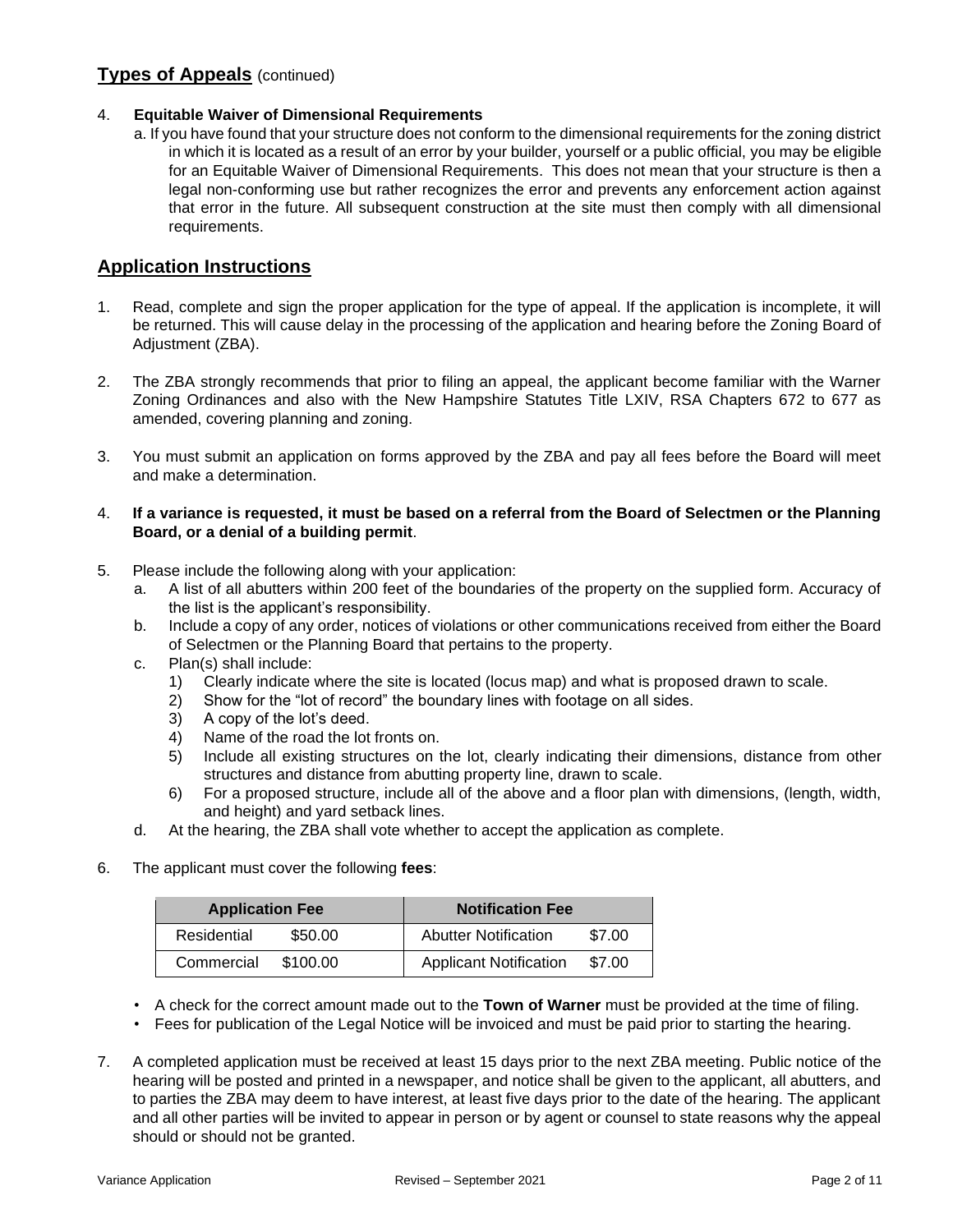### **Application Instructions** (continued)

- 8. All property owners must sign the application.
- 9. **Authorization from Owner(s)** must be signed to designate someone to speak on behalf of the property owner(s).

#### 10. **Abutter(s) List instructions**:

- a. Please list the name and addresses of all owners of the property that abut the subject property, defined as follows:
	- 1) Any person whose property is located in New Hampshire and;
		- i. adjoins or is directly across a street or stream from or
		- ii. has a boundary which is within 200 feet of any boundary of the land under consideration by the ZBA, or,
		- iii. has frontage on a pond on which the land under consideration by the ZBA also has frontage.
		- iv. In case of an abutting property being under a condominium or other collective form of ownership, the term "abutter" means the officers of the collective or association, as defined in RSA 356-B:3, XXIII. (also see RSA 672:3).
- b. In addition to abutters, please include the names and addresses of the applicant, owner(s) of the subject property and as applicable, the owner's agent engineer, land surveyor, architect, soil scientist, wetland scientist, and holders of conservation, preservation, or agricultural preservation restrictions.
- c. If the property abuts a street, the Board of Selectmen shall receive a notice as an abutter. If the property abuts a State Highway, the State Department of Transportation as well as the Board of Selectmen shall be noticed as abutters. If a referral was received from the Planning Board, they shall be noticed as an abutter.
- d. **The abutters list must be obtained from the Town of Warner's Assessors records within five (5) days of submission of this application.**
- 11. The applicant shall appear at the hearing. If an attorney represents the applicant and the attorney desires to present a written brief in the case, the brief may be delivered with the application.
- 12. After the public hearing, the ZBA will reach a decision. The decision could be postponed to a date specified however, to allow for the availability of additional information or to consult with Town Counsel. After the ZBA reaches a decision, a formal Notice of Decision will be mailed to the applicant and property owner(s), and a copy will be placed in the ZBA files.
- 13. The applicant, Selectmen, or any party aggrieved by the decisions of the ZBA's decision has a right to appeal within 30 days. **A motion for rehearing shall be in the form of a letter to the ZBA**. The Board will not reopen a case based on the same set of facts unless it is convinced that injustice would be created by not doing so. In the event that a rehearing is granted, the same procedures will be followed as for the first hearing, including public notice to abutters. See RSA Chapter 677 for more details on rehearing and appeal procedures.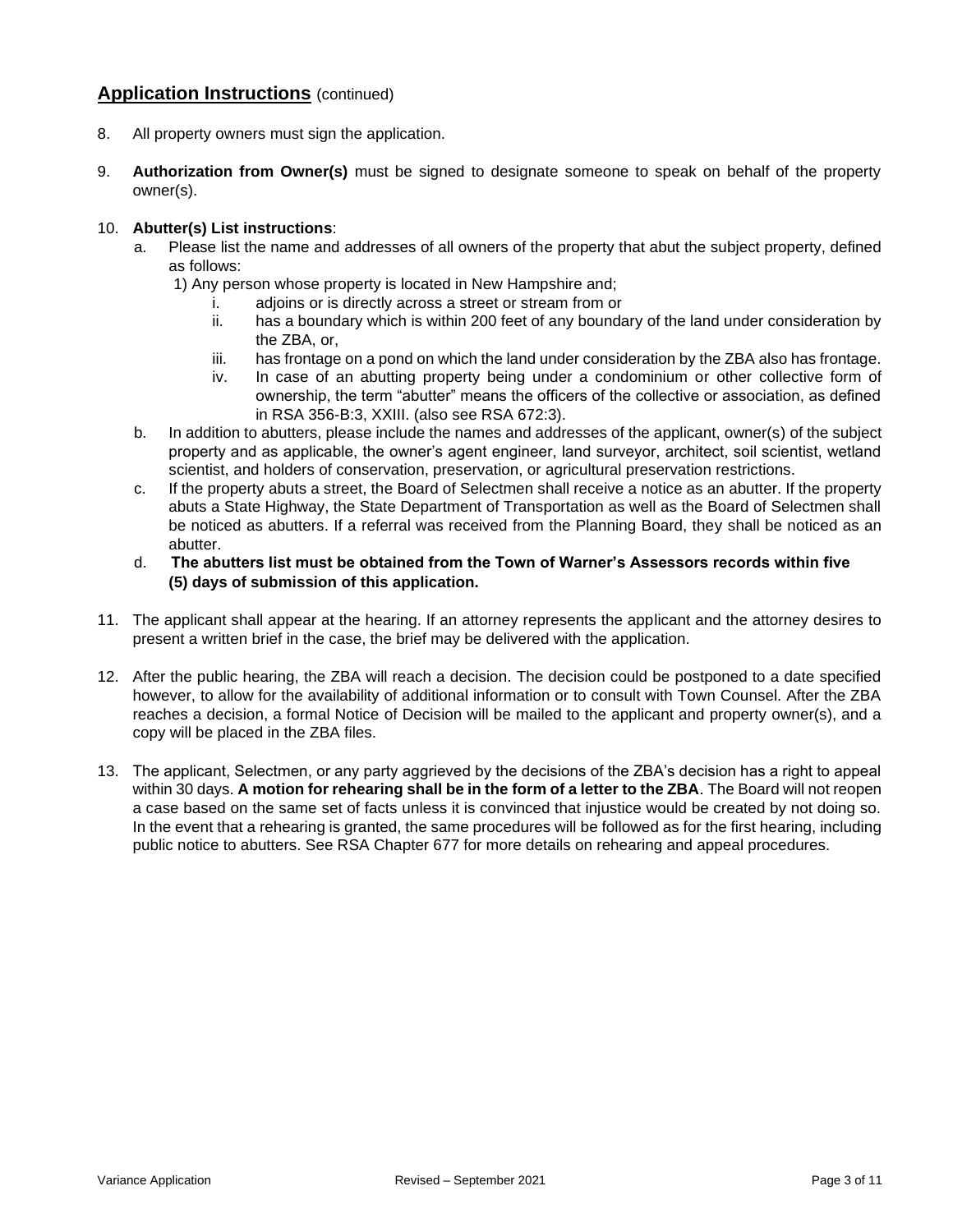## **Applicant's Checklist**

| Have you<br>included |           | <b>Item</b>                                                                                                                                                                                                                          | <b>Land Use Office</b><br>finds |           |
|----------------------|-----------|--------------------------------------------------------------------------------------------------------------------------------------------------------------------------------------------------------------------------------------|---------------------------------|-----------|
| <b>Yes</b>           | <b>No</b> |                                                                                                                                                                                                                                      |                                 | <b>No</b> |
|                      |           | Complete and sign, the proper application for the type of appeal<br>(request).                                                                                                                                                       |                                 |           |
|                      |           | If a variance is requested, it must be based on a referral from the<br>Board of Selectmen or the Planning Board and included with the<br>application.                                                                                |                                 |           |
|                      |           | A list of all abutters within 200 feet of the boundaries of the property on<br>the supplied form. Accuracy is the applicant's responsibility. The<br>abutters list must be obtained from the Town of Warner's Assessor's<br>records. |                                 |           |
|                      |           | An attached copy of any order, notice of violations or other<br>communications received from either the Board of Selectmen or the<br>Planning Board that pertains to the property. (If applicable)                                   |                                 |           |
|                      |           | Plans shall include:<br>Clearly indicate where the site is located (locus map) and what is<br>$\bullet$<br>proposed drawn to scale.                                                                                                  |                                 |           |
|                      |           | Show for the "lot of record" the boundary lines with footage on all<br>$\bullet$<br>sides.                                                                                                                                           |                                 |           |
|                      |           | A copy of the lot's deed (to verify Owner).                                                                                                                                                                                          |                                 |           |
|                      |           | Name of the road the lot fronts on.                                                                                                                                                                                                  |                                 |           |
|                      |           | Include all existing structures on the lot, clearly indicating their<br>$\bullet$<br>dimensions, distance from other structures and distance from<br>abutting property line, drawn to scale.                                         |                                 |           |
|                      |           | For a proposed structure, include all of the above a floor plan<br>$\bullet$<br>with dimensions, (length, width, and height).                                                                                                        |                                 |           |
|                      |           | The applicant has paid fees (see application for specific fees). Check<br>made out to the Town of Warner.                                                                                                                            |                                 |           |
|                      |           | Application must be received 15 days prior to the next ZBA meeting.                                                                                                                                                                  |                                 |           |
|                      |           | All property owners must sign the application.                                                                                                                                                                                       |                                 |           |
|                      |           | Authorization from Owner must be signed to designate someone to<br>speak on behalf of the property owner(s). (If applicable)                                                                                                         |                                 |           |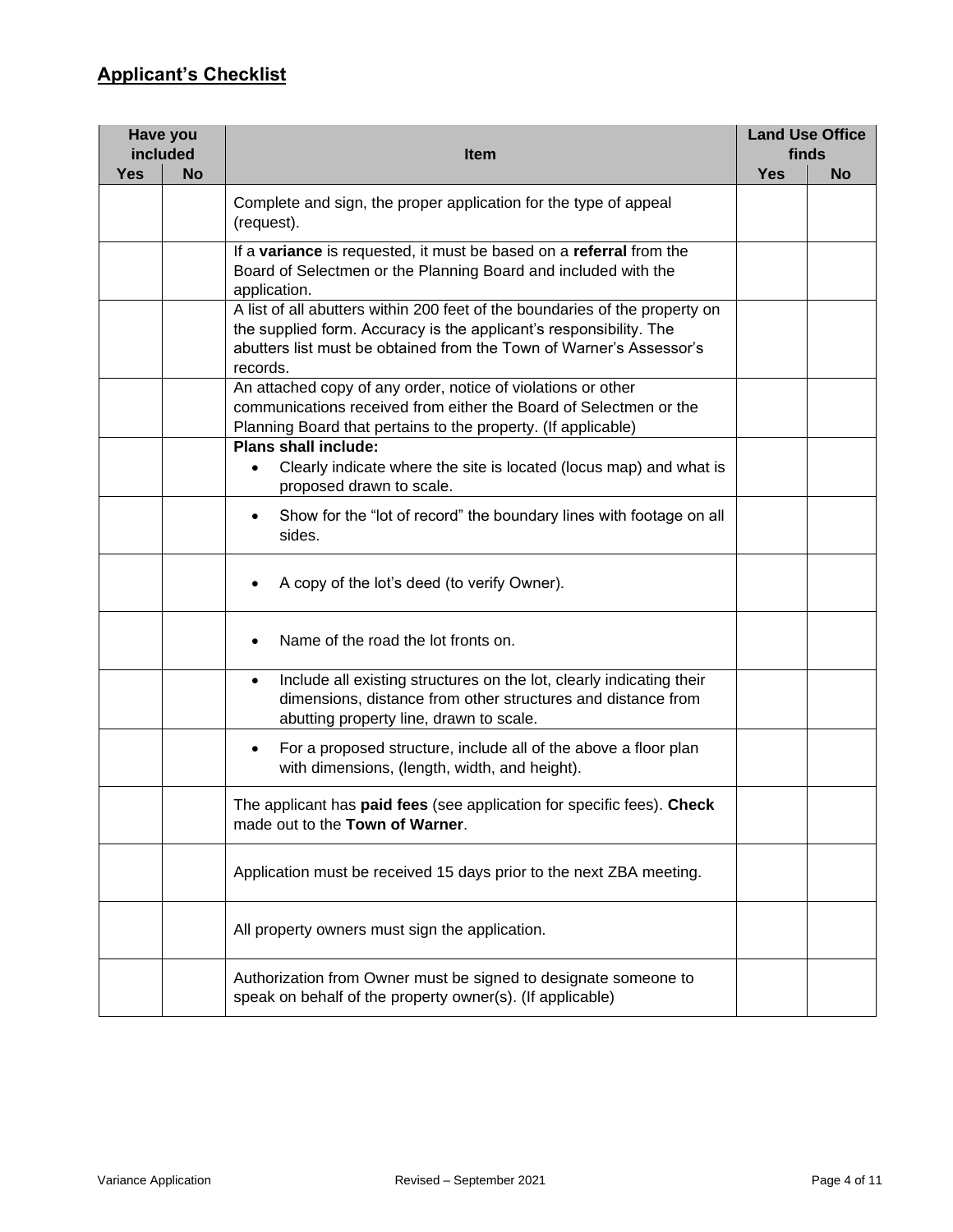

# **TOWN OF WARNER**

P.O. Box 59 Warner, New Hampshire 03278-0059 Land Use Office: (603)456-2298 ex. 7 Fax: (603) 456-2297

*Zoning Board of Adjustment* 

## **APPLICATION FOR VARIANCE**

#### **This application is subject to NH RSA 91-A which affords the public access to government records and meetings.**

| <b>Application Fee</b> |          | <b>Notification Fee</b>       |        |  |
|------------------------|----------|-------------------------------|--------|--|
| Residential            | \$50.00  | <b>Abutter Notification</b>   | \$7.00 |  |
| Commercial             | \$100.00 | <b>Applicant Notification</b> | \$7.00 |  |

\* Fees for publication of the Legal Notice will be invoiced and must be paid prior to starting the hearing \*\* Please use attached form to list all abutters within 200 feet of the boundaries of the property.

|                                                                                                                   | <b>Applicant/Contact Person Information</b>                                       |                  |            |       |           |
|-------------------------------------------------------------------------------------------------------------------|-----------------------------------------------------------------------------------|------------------|------------|-------|-----------|
| Name of Applicant:<br>Date:                                                                                       |                                                                                   |                  |            |       |           |
|                                                                                                                   |                                                                                   |                  |            |       |           |
| <b>Applicant Mailing Address:</b>                                                                                 |                                                                                   |                  |            |       |           |
|                                                                                                                   | Town:                                                                             |                  | State:     | Zip:  |           |
| Telephone                                                                                                         | Primary:                                                                          |                  | Alternate: |       |           |
| <b>Owner of Property Information</b>                                                                              |                                                                                   |                  |            |       |           |
| Name of Owner:                                                                                                    |                                                                                   |                  |            | Date: |           |
| <b>Owner Mailing Address:</b>                                                                                     |                                                                                   |                  |            |       |           |
|                                                                                                                   | Town:                                                                             |                  | State:     | Zip:  |           |
| Telephone                                                                                                         | Primary:                                                                          |                  | Alternate: |       |           |
| <b>Location and Description of Property</b>                                                                       |                                                                                   |                  |            |       |           |
| Map #:                                                                                                            | Lot $#$ :                                                                         | Zoning District: |            |       |           |
| Address:                                                                                                          |                                                                                   |                  |            |       |           |
|                                                                                                                   | Will a Site Plan Review approval be required by the Planning Board?               |                  |            | Yes   | <b>No</b> |
| <b>Proposed Use:</b>                                                                                              |                                                                                   |                  |            |       |           |
|                                                                                                                   |                                                                                   |                  |            |       |           |
|                                                                                                                   |                                                                                   |                  |            |       |           |
| Details of Request: Please feel free to include additional information on separate attached pages. Be sure to put |                                                                                   |                  |            |       |           |
|                                                                                                                   | the name of applicant and date on each sheet. (indicate number of sheets attached |                  |            |       |           |
|                                                                                                                   |                                                                                   |                  |            |       |           |
|                                                                                                                   |                                                                                   |                  |            |       |           |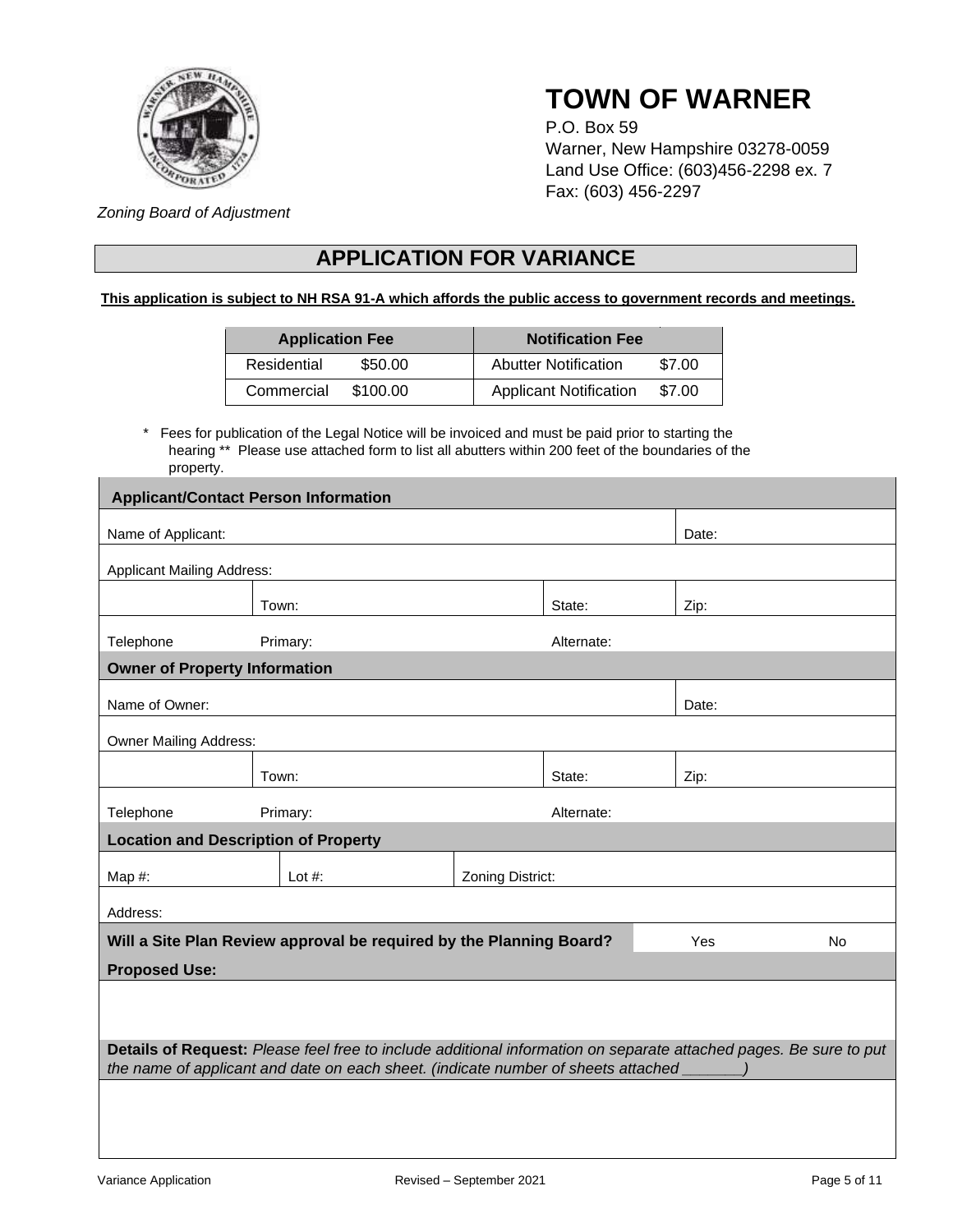#### **ALL APPLICABLE PAGES MUST BE COMPLETED TO BE ACCEPTED**

|          | The undersigned hereby requests a VARIANCE to the terms of: |                                |
|----------|-------------------------------------------------------------|--------------------------------|
| Article: | Section:                                                    | of the Warner Zoning Ordinance |
|          |                                                             |                                |

## **For a Variance to be granted, the following five conditions must be met:**

(For more information reference the Warner Zoning Ordinance Article XVII and RSA 674:33.)

*Please explain in writing how your project meets each of the five (5) conditions, in the space provided on the following pages. If you do not use the space provided refer to attached pages.*

**The applicant seeking a variance must be prepared to prove these conditions at the Public Hearing. In order for the public hearing to proceed there needs to be responses to all five conditions.**

#### **The five conditions are:**

- 1. Granting the variance will not be contrary to the public interest because:
- 2. By granting the variance, the spirit of the ordinance is observed because:
- 3. By granting the variance substantial justice is done because:
- 4. Granting the variance will not diminish the values of surrounding properties because:
- 5. Literal enforcement of the provisions of the ordinance would result in an unnecessary hardship:
	- **A.** Meaning that owing to special conditions of the property that distinguish it from other properties in the area:
		- i. No fair and substantial relationship exists between the general public purposes of the ordinance provision and the specific application of that provision on the property; **and**
		- ii. The proposed use is a reasonable one.

*[Explain what is unique about the property that makes the specific zoning restriction unfair and unrelated to the purpose of the provision, and that it is a reasonable use]*

**B.** Or, if the criteria in 'A' are not established, then owing to special conditions of the property that distinguish it from other properties in the area, the property cannot be reasonably used in strict conformance with the ordinance, and a variance is therefore necessary to enable a reasonable use of the property.

*[Explain what is unique about the property that makes the specific zoning restriction unreasonable]*

#### **1. Granting the variance will not be contrary to the public interest because:**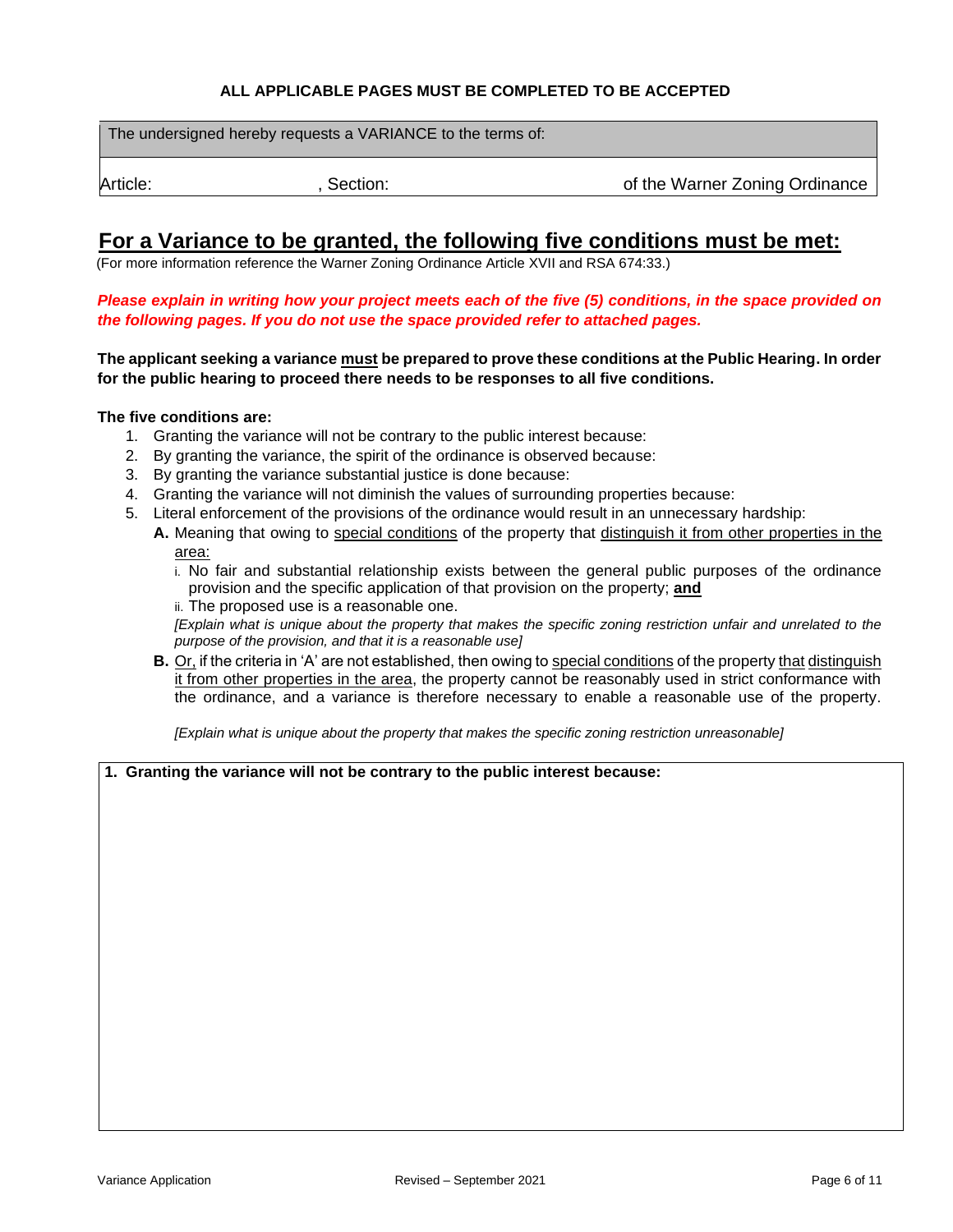|  |  |  |  |  | 2. By granting the variance, the spirit of the ordinance is observed because: |
|--|--|--|--|--|-------------------------------------------------------------------------------|
|--|--|--|--|--|-------------------------------------------------------------------------------|

**3. By granting the variance substantial justice is done because:** 

**4. Granting the variance will not diminish the values of surrounding properties because:**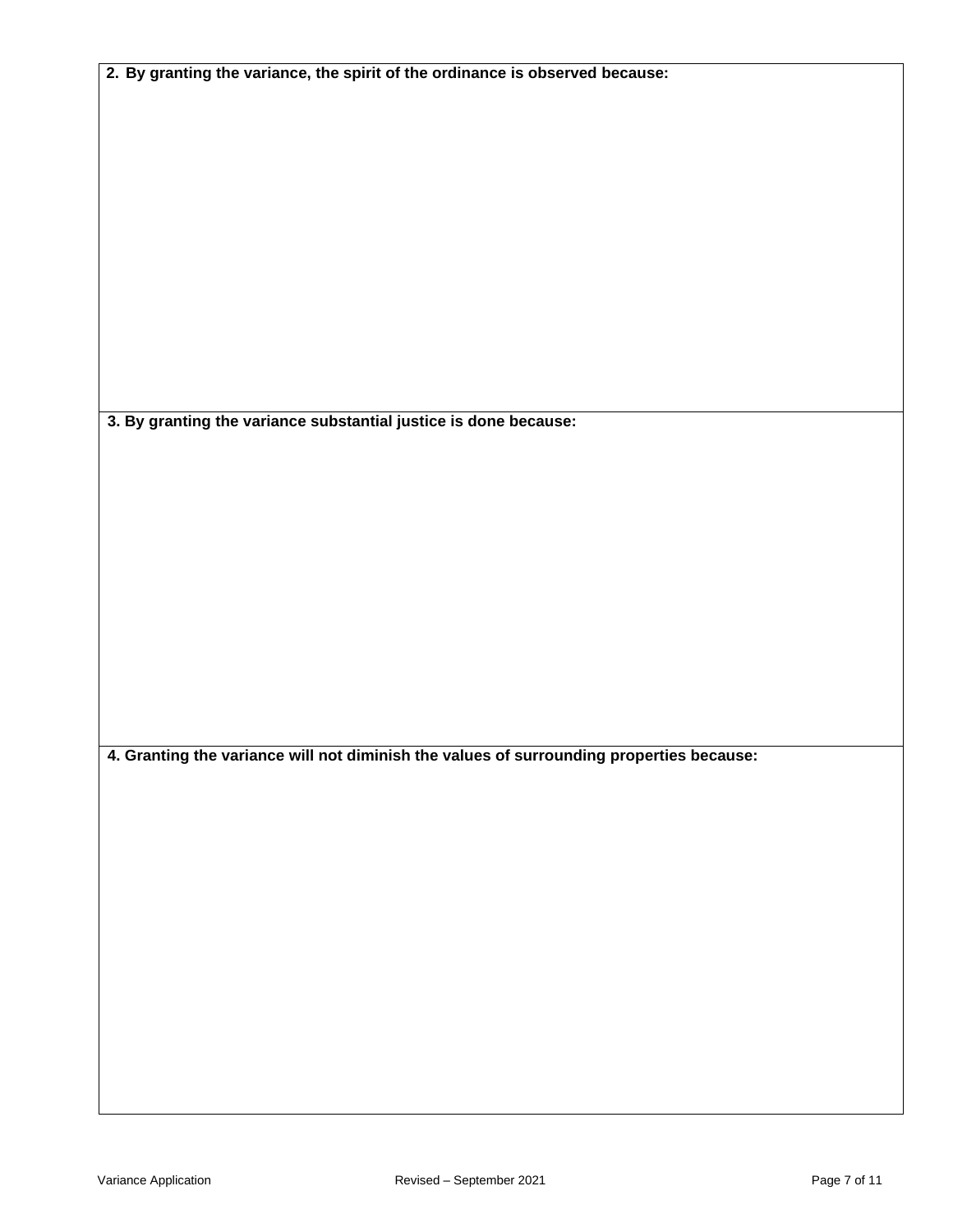## **Answer - 5.A.i. and 5.A.ii. - or 5.B.**

#### **5. Literal enforcement of the provisions of the ordinance would result in an unnecessary hardship:**

A. Meaning that owing to special conditions of the property that distinguish it from other properties in the area: i. No fair and substantial relationship exists between the general public purposes of the ordinance provision and the specific application of that provision on the property;

#### **and**

ii. The proposed use is a reasonable one.

*[Explain what is unique about the property that makes the specific zoning restriction unfair and unrelated to the purpose of the provision, and that it is a reasonable use]*

#### **Or***,* **if the criteria in 'A' are not established**

B. Owing to special conditions of the property that distinguish it from other properties in the area, the property cannot be reasonably used in strict conformance with the ordinance, and a variance is therefore necessary to enable a reasonable use of the property.

*[Explain what is unique about the property that makes the specific zoning restriction unreasonable]*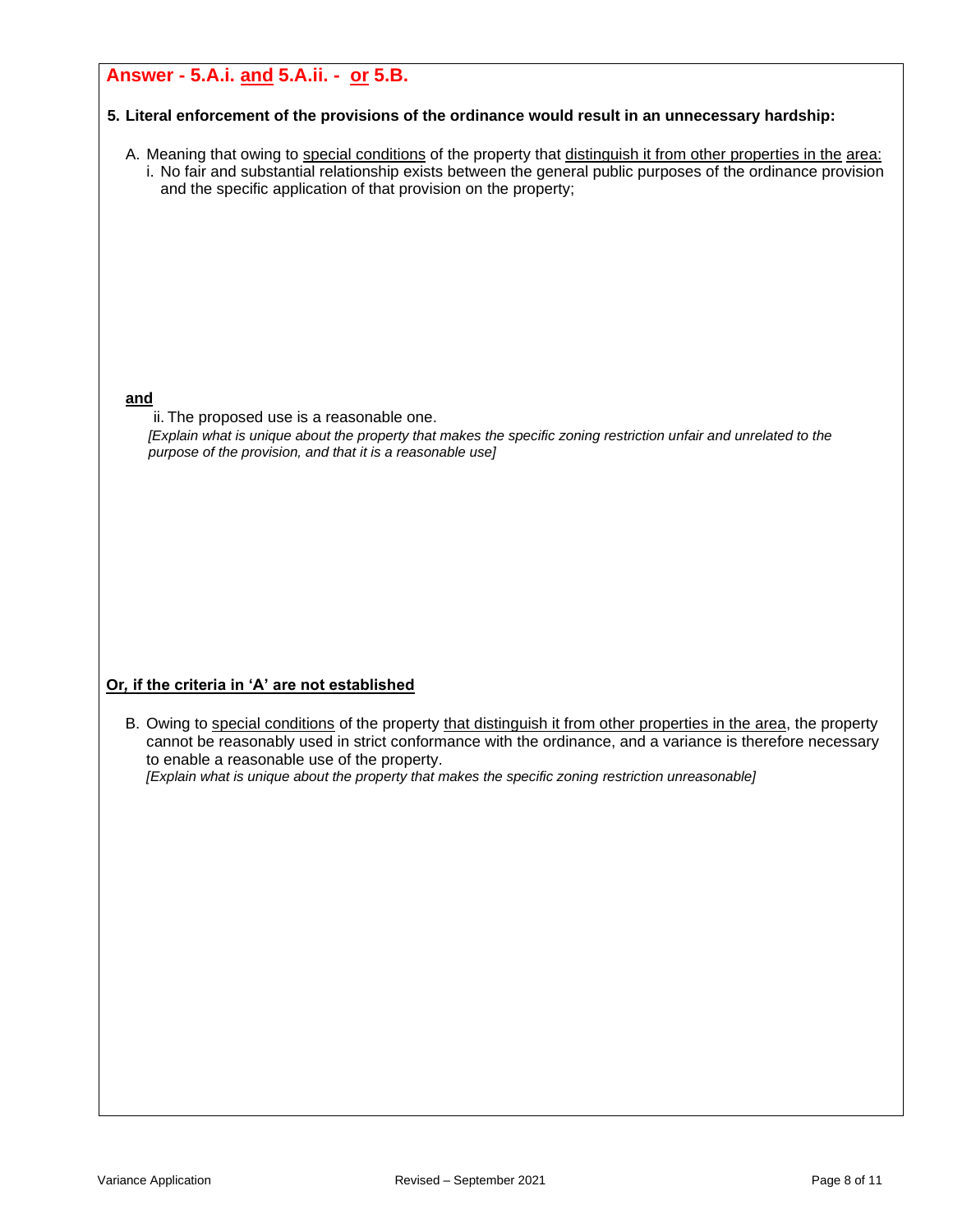#### **ALL APPLICABLE PAGES MUST BE COMPLETED TO BE ACCEPTED**

#### **Authorization from Owner(s):**

- 1. I (We) hereby designate \_\_\_\_\_\_\_\_\_\_\_\_\_\_\_\_\_\_\_\_\_\_\_\_\_\_\_\_\_\_\_\_\_\_\_\_\_\_\_\_\_\_ to serve as my (our) agent and to appear and present said application before the Warner Zoning Board of Adjustment [Zoning Board].
- 2. By submitting this application I (We) hereby authorize and understand that agents of the Town may visit the site without further notice. I (We) further understand the Zoning Board may at some point during the review process schedule a Site Visit, which will be duly posted.
- 3. I (We) understand that the Zoning Board will review the application/plan and/or may send the application/plan out for review. The applicant shall pay for such a review.
- 4. To the best of my (our) knowledge, the information provided herein is accurate and is in accordance with the Town of Warner Zoning Ordinance and other land use regulations of the Town and other applicable state and federal regulations which may apply.

|                                                                                  | Date: __________________       |  |
|----------------------------------------------------------------------------------|--------------------------------|--|
| ,我们就会在这里,我们的人们就会在这里,我们的人们就会在这里,我们的人们就会在这里,我们的人们就会在这里,我们的人们就会在这里,我们的人们就会在这里,我们的人们 |                                |  |
| Signature of Applicant(s), if different from Owner: ____________________________ | Date: ________________________ |  |
|                                                                                  |                                |  |
| Printed name of person(s) who signed above:                                      |                                |  |

\_\_\_\_\_\_\_\_\_\_\_\_\_\_\_\_\_\_\_\_\_\_\_\_\_\_\_\_\_\_\_\_\_\_\_\_\_\_\_\_\_\_\_\_\_\_\_\_\_\_\_\_\_\_\_\_\_\_\_\_\_\_\_\_\_\_\_\_\_\_\_\_\_\_\_\_\_\_\_\_\_\_\_\_\_\_\_\_\_ \_\_\_\_\_\_\_\_\_\_\_\_\_\_\_\_\_\_\_\_\_\_\_\_\_\_\_\_\_\_\_\_\_\_\_\_\_\_\_\_\_\_\_\_\_\_\_\_\_\_\_\_\_\_\_\_\_\_\_\_\_\_\_\_\_\_\_\_\_\_\_\_\_\_\_\_\_\_\_\_\_\_\_\_\_\_\_\_\_ \_\_\_\_\_\_\_\_\_\_\_\_\_\_\_\_\_\_\_\_\_\_\_\_\_\_\_\_\_\_\_\_\_\_\_\_\_\_\_\_\_\_\_\_\_\_\_\_\_\_\_\_\_\_\_\_\_\_\_\_\_\_\_\_\_\_\_\_\_\_\_\_\_\_\_\_\_\_\_\_\_\_\_\_\_\_\_\_\_

|                                   |       | For Zoning Board of Adjustment Use Only |                |  |
|-----------------------------------|-------|-----------------------------------------|----------------|--|
| <b>Assigned Case #:</b>           |       |                                         |                |  |
| Date Received at Land Use Office: |       |                                         |                |  |
| Received by:                      |       |                                         |                |  |
| Fees Submitted:                   |       |                                         |                |  |
| Amount:                           | Cash: | Check $#$ :                             | Other:         |  |
| Abutters' List Received:          |       | Yes                                     | No.            |  |
| Date of Review:                   |       | Date of Hearing:                        | Date Approved: |  |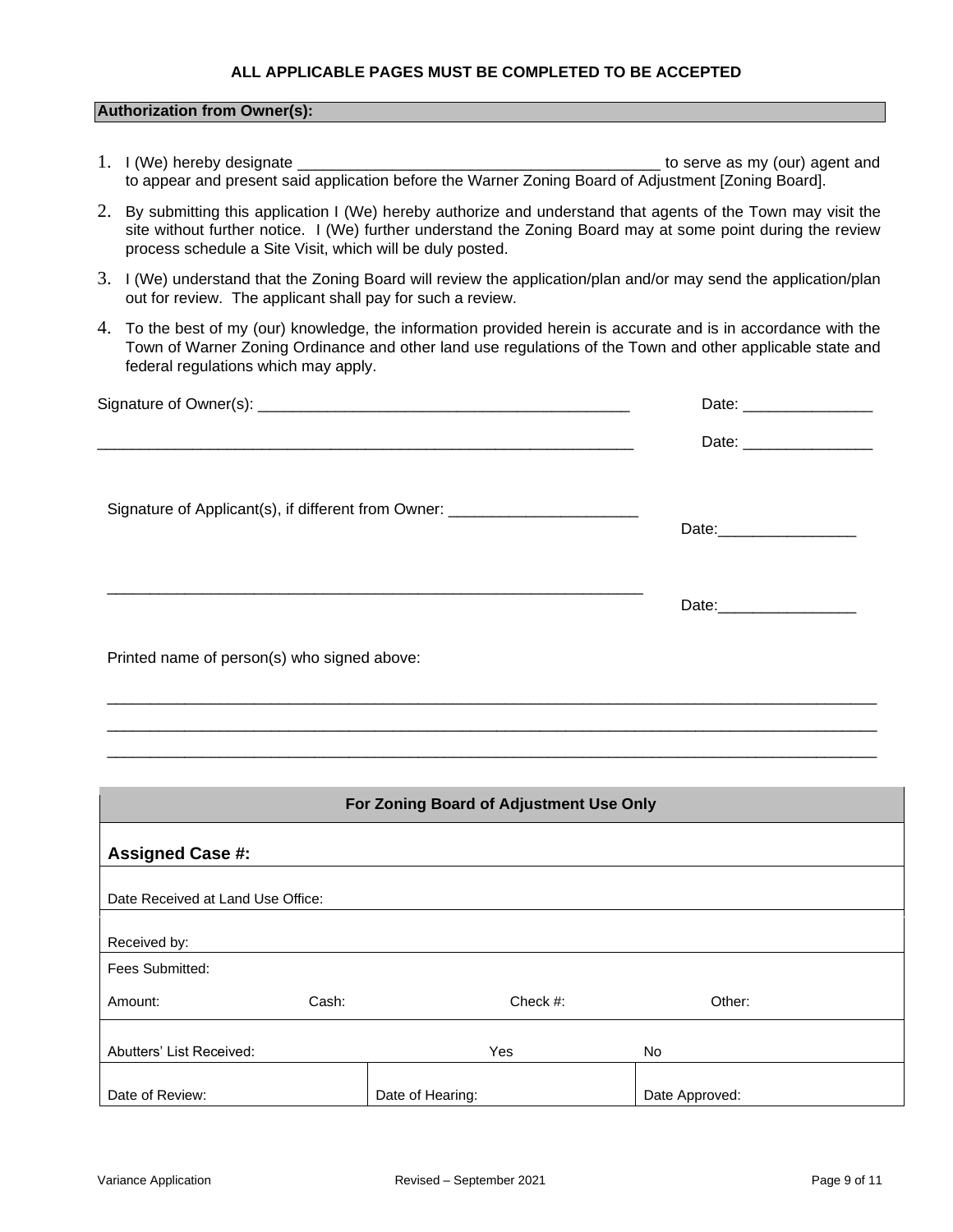#### **ALL APPLICABLE PAGES MUST BE COMPLETED TO BE ACCEPTED**

ALL COSTS OF MAILING BY CERTIFIED MAIL, FEES, AND LEGAL ADVERTISEMENT IN A NEWSPAPER MUST BE PAID BY APPLICANT BEFORE THE HEARING MAY BEGIN.

## **Town of Warner Zoning Board of Adjustment Abutter(s) List**

Please list all abutters **within 200 feet** of the boundaries of the property. Applicant must reference and follow stipulations in the Abutter(s) List Instructions on page 3, item numbers 10.a. through 10.d. of the Application Instructions.

| Map | Name:    |
|-----|----------|
| Lot | Address: |
| Map | Name:    |
| Lot | Address: |
| Map | Name:    |
| Lot | Address: |
| Map | Name:    |
| Lot | Address: |
| Map | Name:    |
| Lot | Address: |
| Map | Name:    |
| Lot | Address: |
| Map | Name:    |
| Lot | Address: |
| Map | Name:    |
| Lot | Address: |
| Map | Name:    |
| Lot | Address: |
| Map | Name:    |
| Lot | Address: |
| Map | Name:    |
| Lot | Address: |
|     |          |